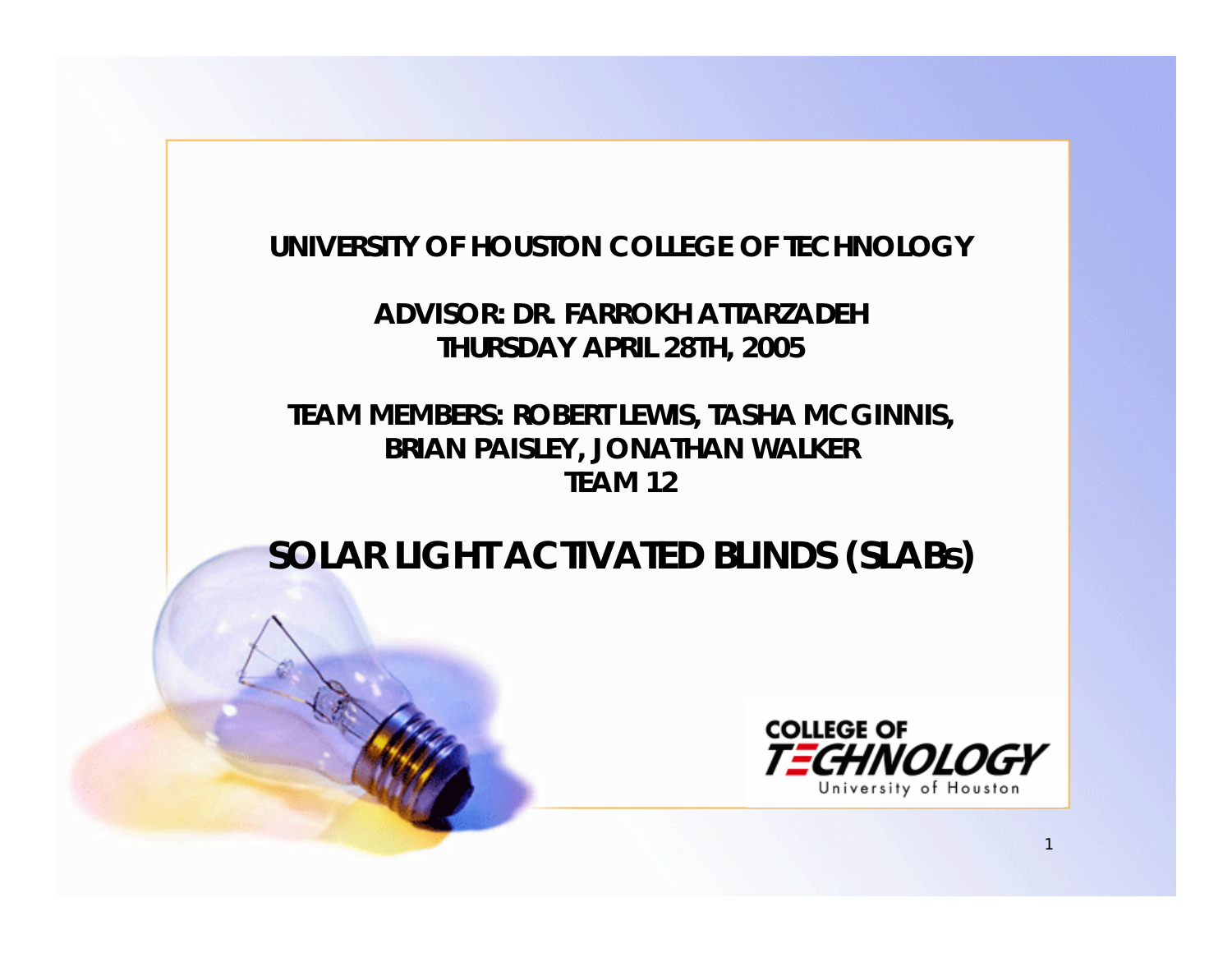# **Solar Light Activated Blinds (SLAB's)**

**Objectives and Background:**

**Robert Lewis**

**Introduction, How it Works and Project Schedule:**

**Brian Paisley**

**Flow Chart and Block Diagram:** 

**Tasha McGinnis**

**Cost Analysis, Circuit Schematic: Jonathan Walker**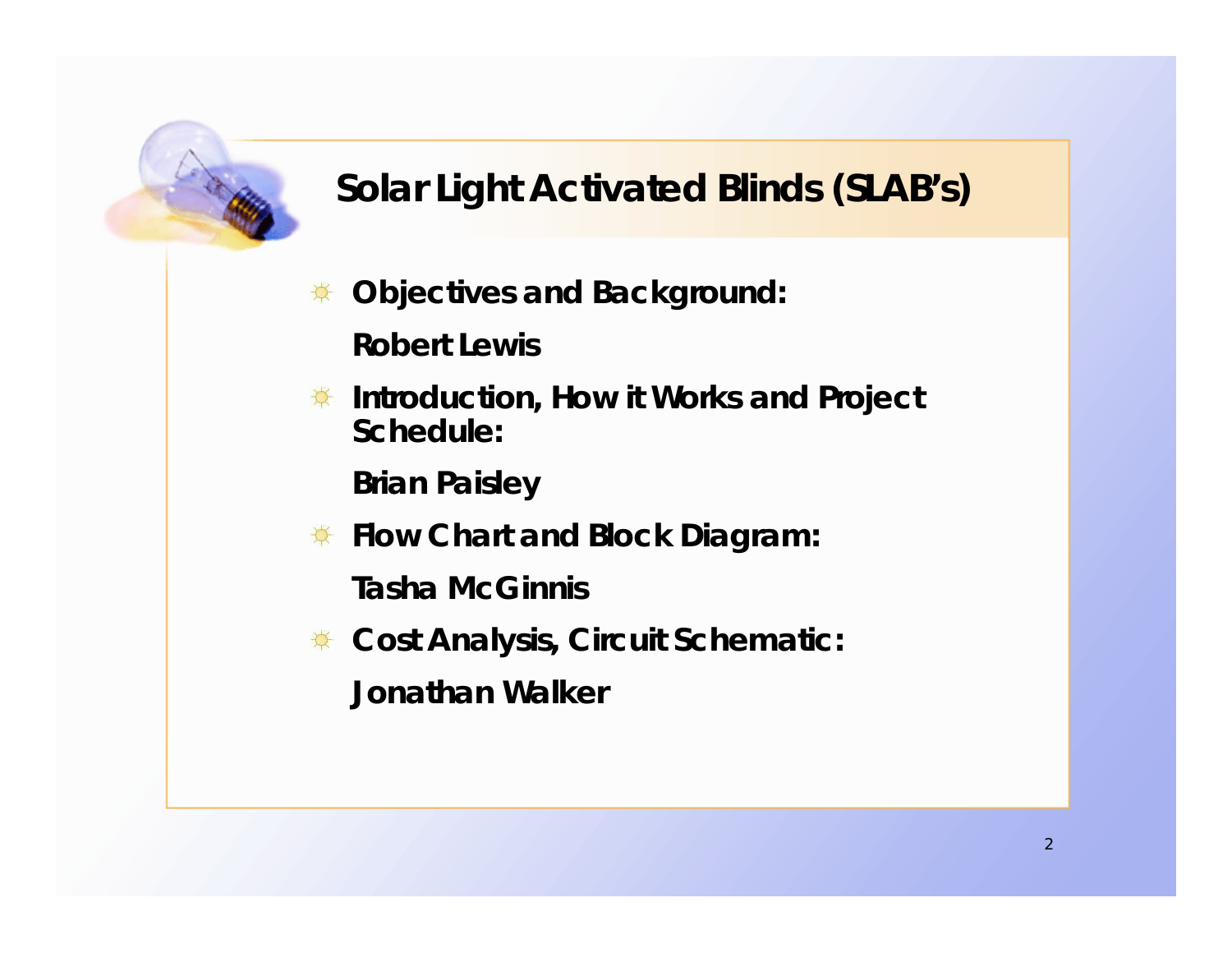# **Project Objectives**

- **Provide an alternative** 设 **to manually operated window blinds**
- **Prevent kids from** 义 **suffocating by getting entangled in the cords of traditional blinds.**
- **Save plants by limiting**   $\frac{1}{2}$ **amount of sunlight through window.**

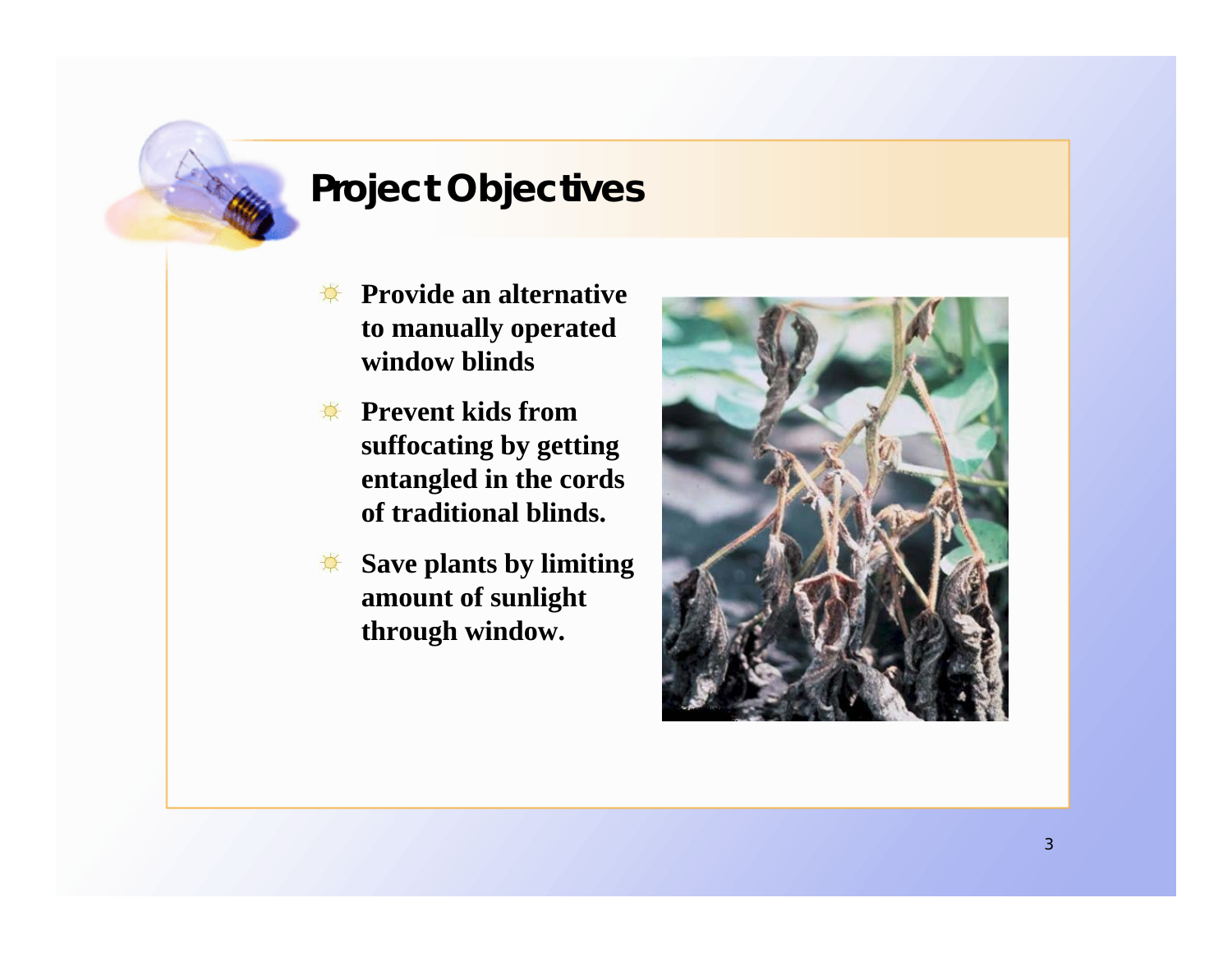# **Project Background**

**This is Kaeli. She became entangled in the cord from a window blind and died from accidental asphyxiation at the age of 14 months.**



设 **It is estimated that between 15 and 20 kids died from window blinds in 2003.**

\* **A child dies every 2 weeks from corded window treatments.**



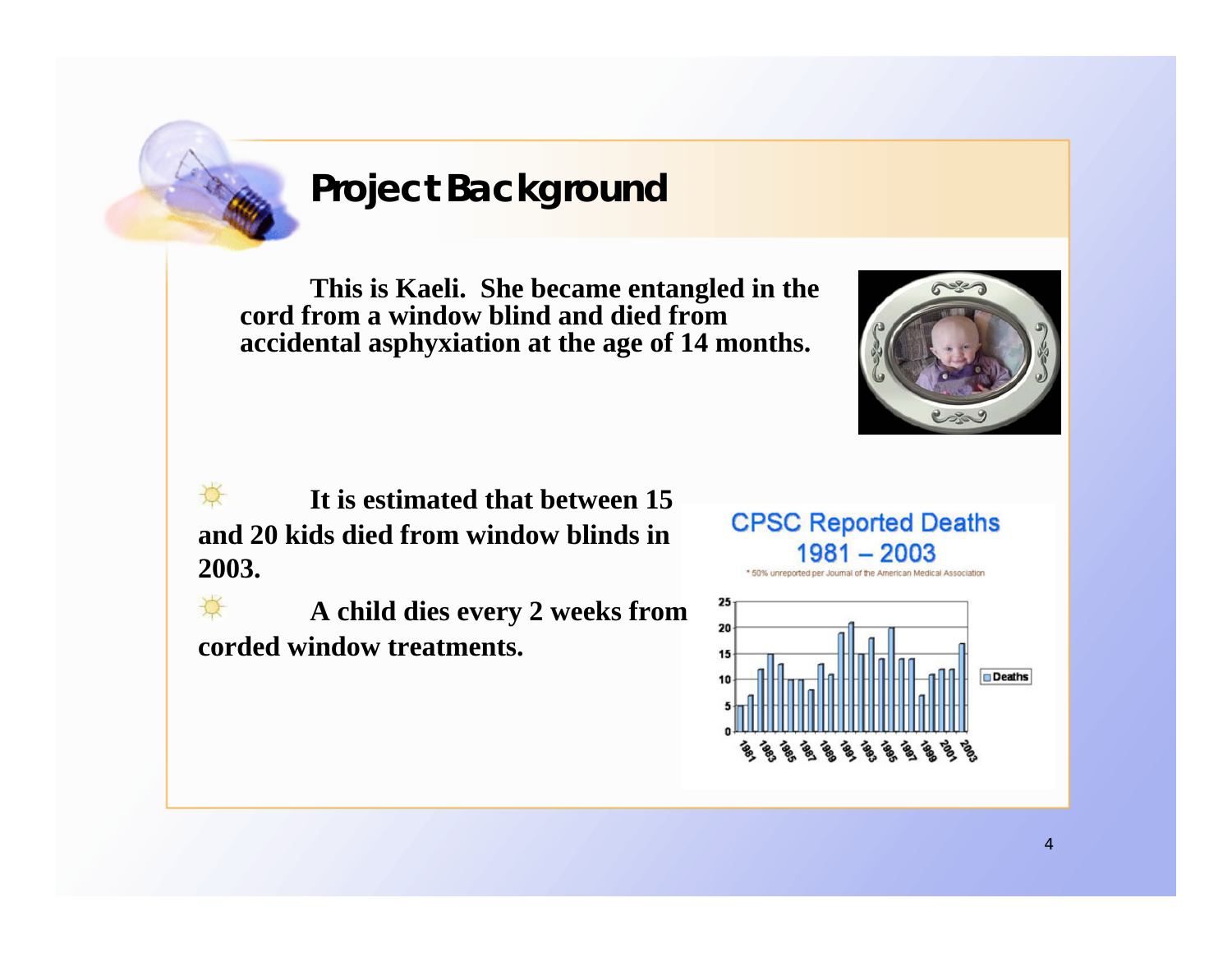## **How The Solar Light Activated Blinds (SLABs) Works**

- **The sunlight activates the Solar Panel and sends out a**  ₩ **voltage to the microcontroller.**
- **The microcontroller turns on the relays which closes the connection to the switches and the power turns on the motor.**
- **One motor revolves the blades of the blinds while the other motor opens the blinds from one side to the other.**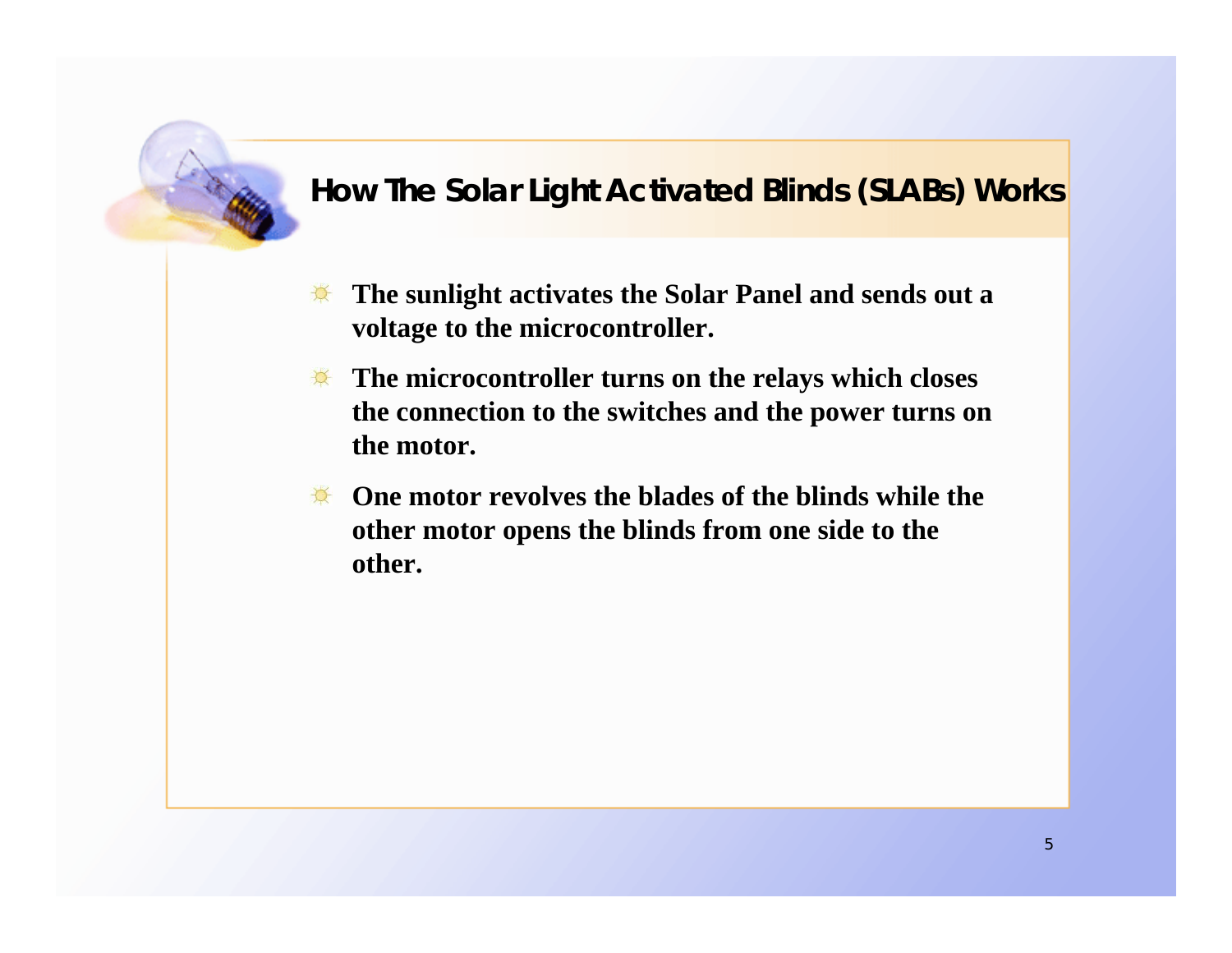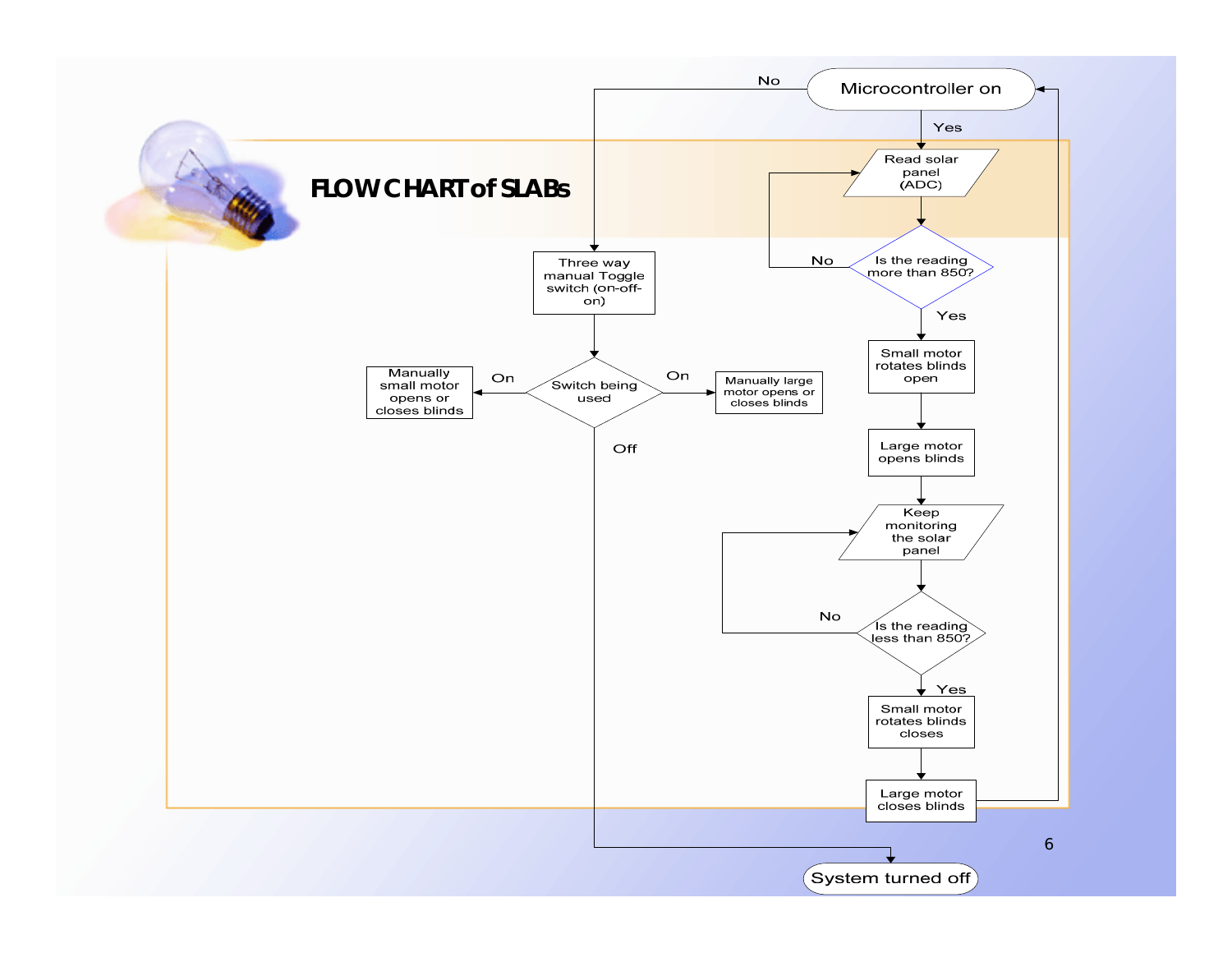# **Block Diagram of Solar Light Activated Blinds SLABsSolar Panel** Microcontroller **Relay Board Manual Car Window Pittman Motor** Control **Motor** (Smaller Motor) **Switches** (Large Motor) **Blinds** 7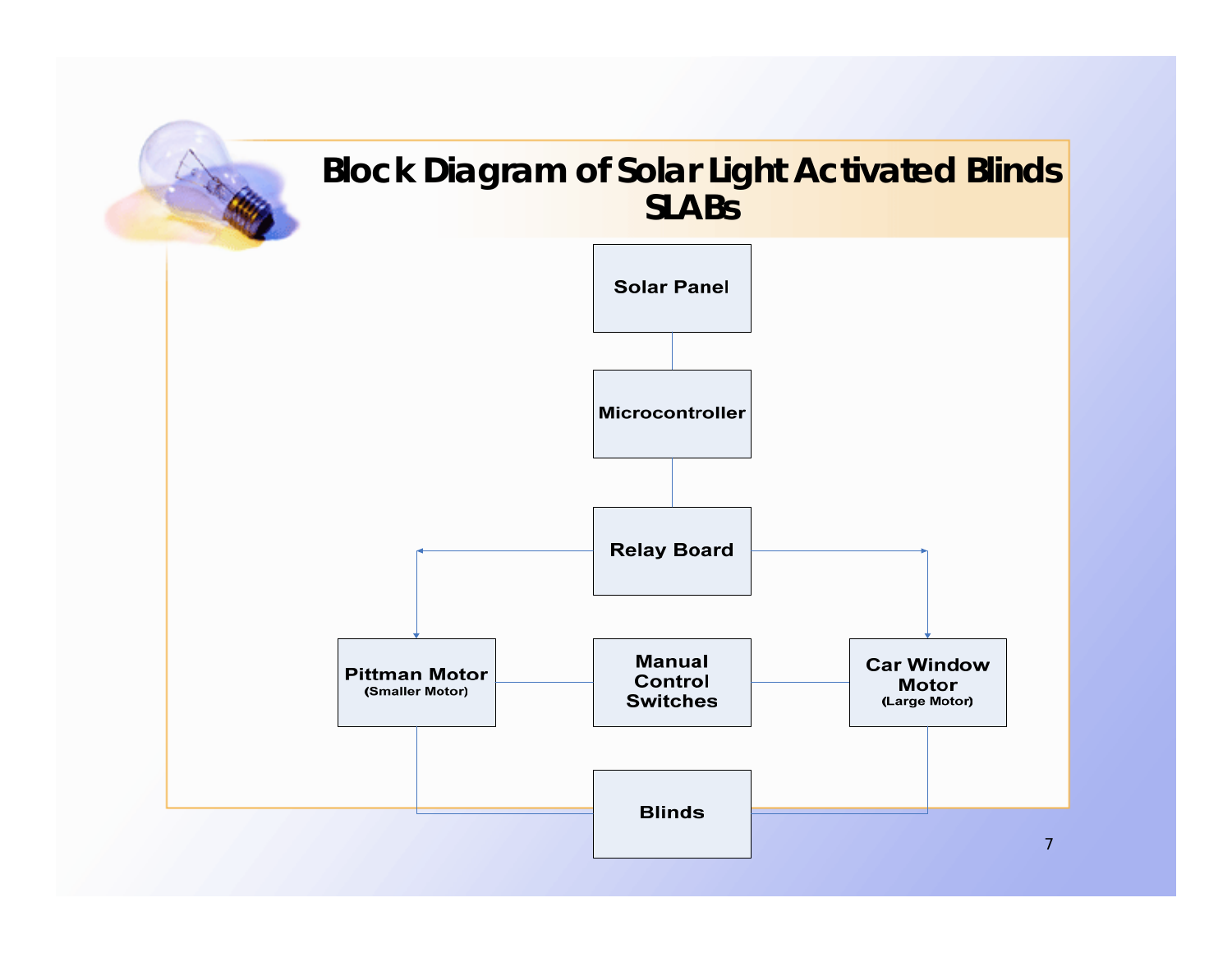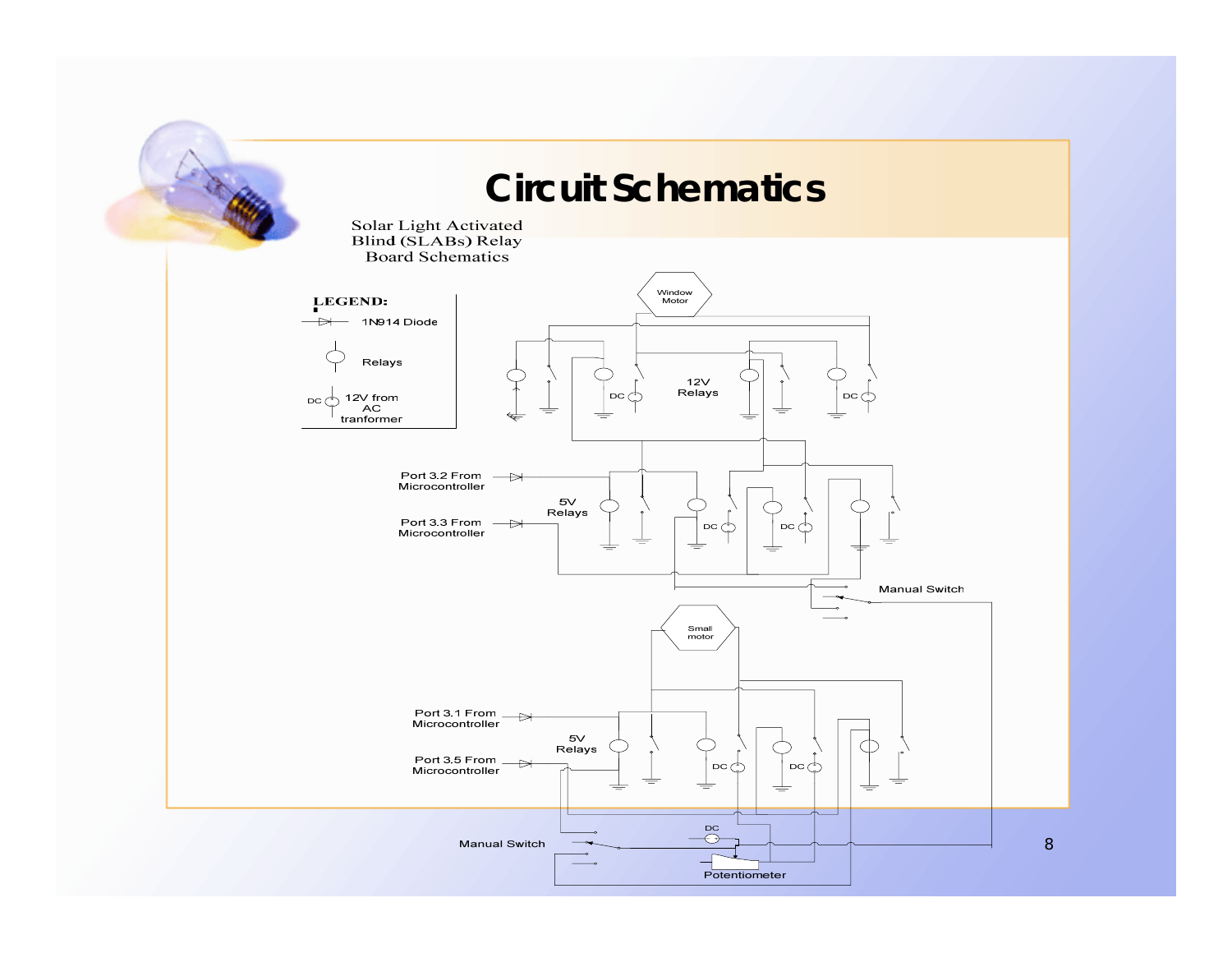# **Pulley and Motor attachments**







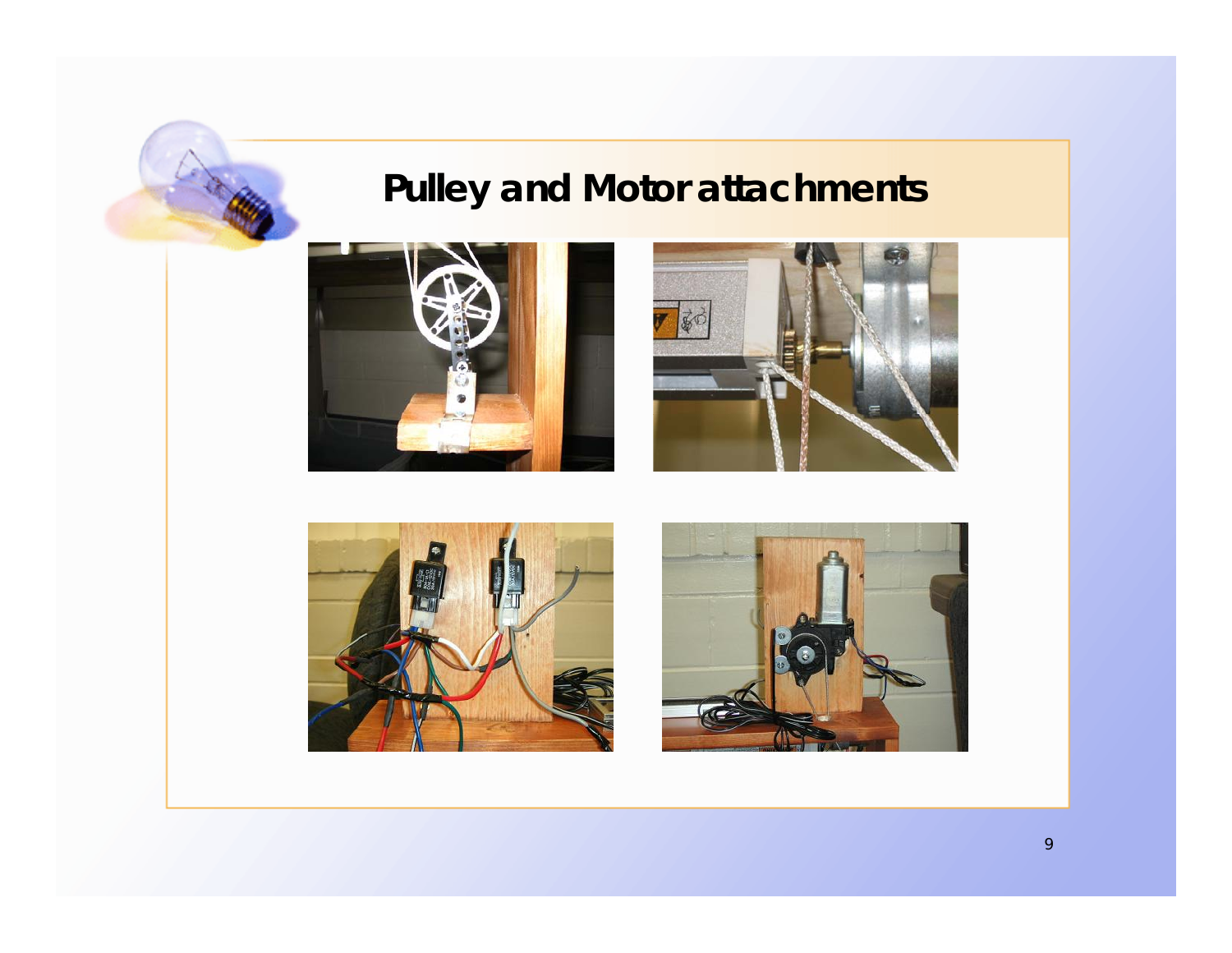

## **Speed Control Sensor**

**The potentiometer acts like a speed control switch which connects to the Pittman motor which controls the speed of the blinds opening. These gives the User more control on the speed on how fast or slow the blinds open and close. It works by adjusting resistance allowing more current to flow through allowing the blinds to open and close fast or slow.**

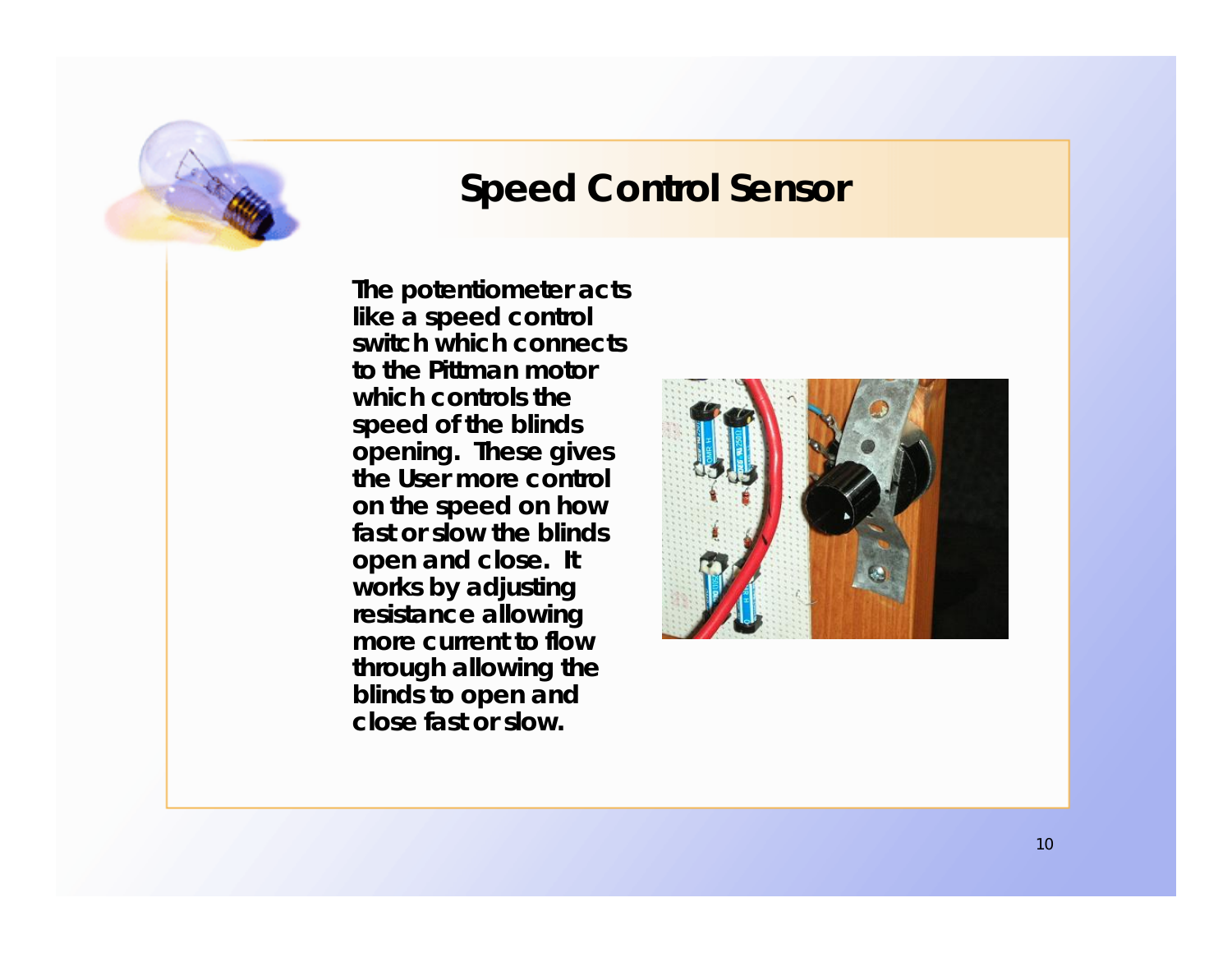

### **Estimated Costs**

| <b>Table 2 Current financial usage reporting</b>        |                  |                    |
|---------------------------------------------------------|------------------|--------------------|
| <b>Item</b>                                             | <b>Est. Cost</b> | <b>Actual Cost</b> |
| <b>Solar Panel/6V/32mA</b>                              | \$15.00          | \$11.95            |
| <b>Mini Vertical Blinds</b>                             | \$45.00          | <b>Donated</b>     |
| 3-Way Toggle Switch                                     | \$5.00           | \$5.25             |
| Pitman Motors (x2)                                      | \$20.00          | \$14.00            |
| <b>Lumber and Utilities such as screws</b><br>and nails | \$22.34          | <b>Donated</b>     |
| <b>Reed Relay</b>                                       | \$1.00 x8        | $$2.79 \times 8$   |
| <b>AC-DC 1.5V-12V Adapter</b>                           | \$9.99           | \$10.95            |
| <b>Banana Plugs</b>                                     | $$.25 \times 10$ | $$.85 \times 10$   |
| 4"x6" PC Board                                          | \$5.00           | \$8.95             |
| <b>Car Window Motor</b>                                 | \$25.00          | <b>Donated</b>     |
| Connectors $(x14)$                                      | \$10.50          | \$14.00            |
| <b>MinMax/Standoff Kit</b>                              | \$3.00           | \$6.00             |
| <b>Terminal Bringouts</b>                               | \$40.00          | \$24.95            |
| BOSH Relay-30/40A 12VDC Coil (x2)                       | \$10.00          | \$7.90             |
| <b>Car Relay Connectors</b>                             | \$1.00           | \$2.00             |
| <b>Cost of Labor</b>                                    | \$1204.48        | \$1204.48          |
| <b>Totals</b>                                           | \$1432.81        | \$1339.25          |

11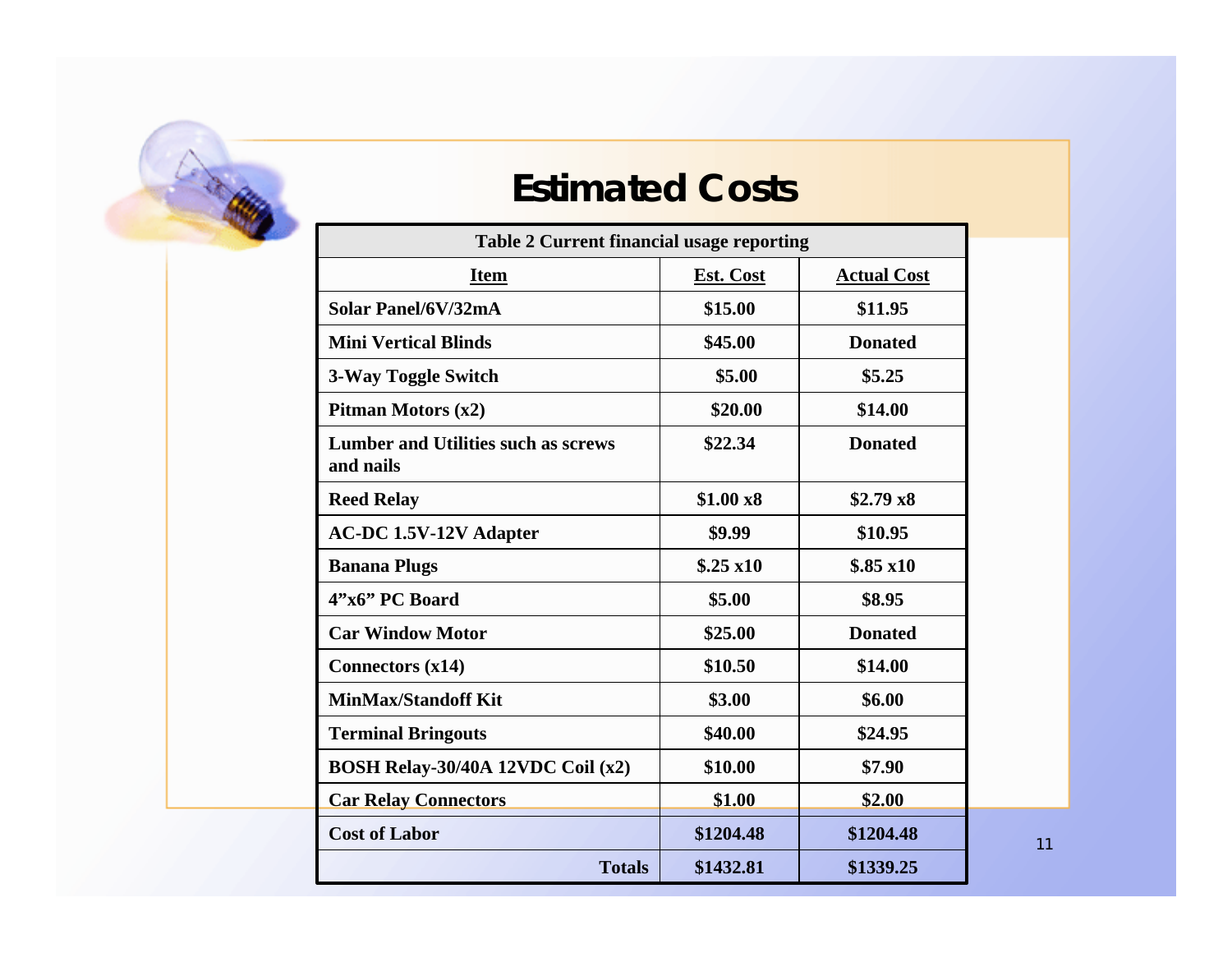## **Blinds Controlled by the Manual Switch**

**This Manual toggle switch will be used by Group 12 as the switch to turn the blinds on and off. It will also be used to adjust the two different settings of the blinds. In one setting of the blinds, the blinds will be able to open up by turning each individual blind, exposing sunlight into the room. In the second setting the blinds will fully open and expose the entire room with sunlight.** 

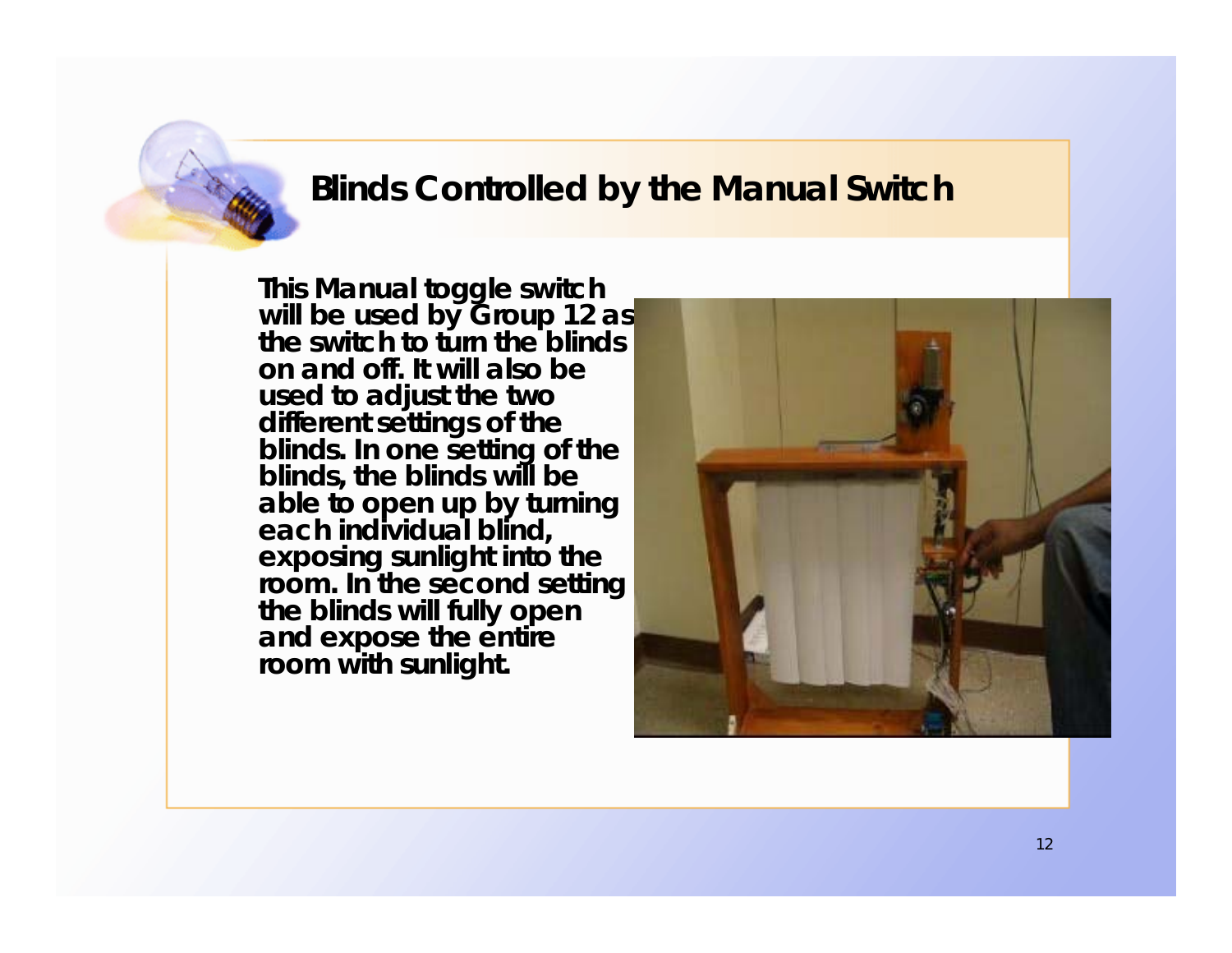### **Blinds Controlled by the Microcontroller**



**The Solar Panel is used to detect the sunlight when the sun comes out. When the sunlight is detected by the solar sensor it will send a voltage to the microcontroller's pin, whichever pin that may be. The microcontroller will receive the signal and then the blinds will open up a certain way depending on which "ON" the three-way**  switch is on. There are two **"ON" switches. The blinds will partially open with each blind turning at a 90 degree angle.**